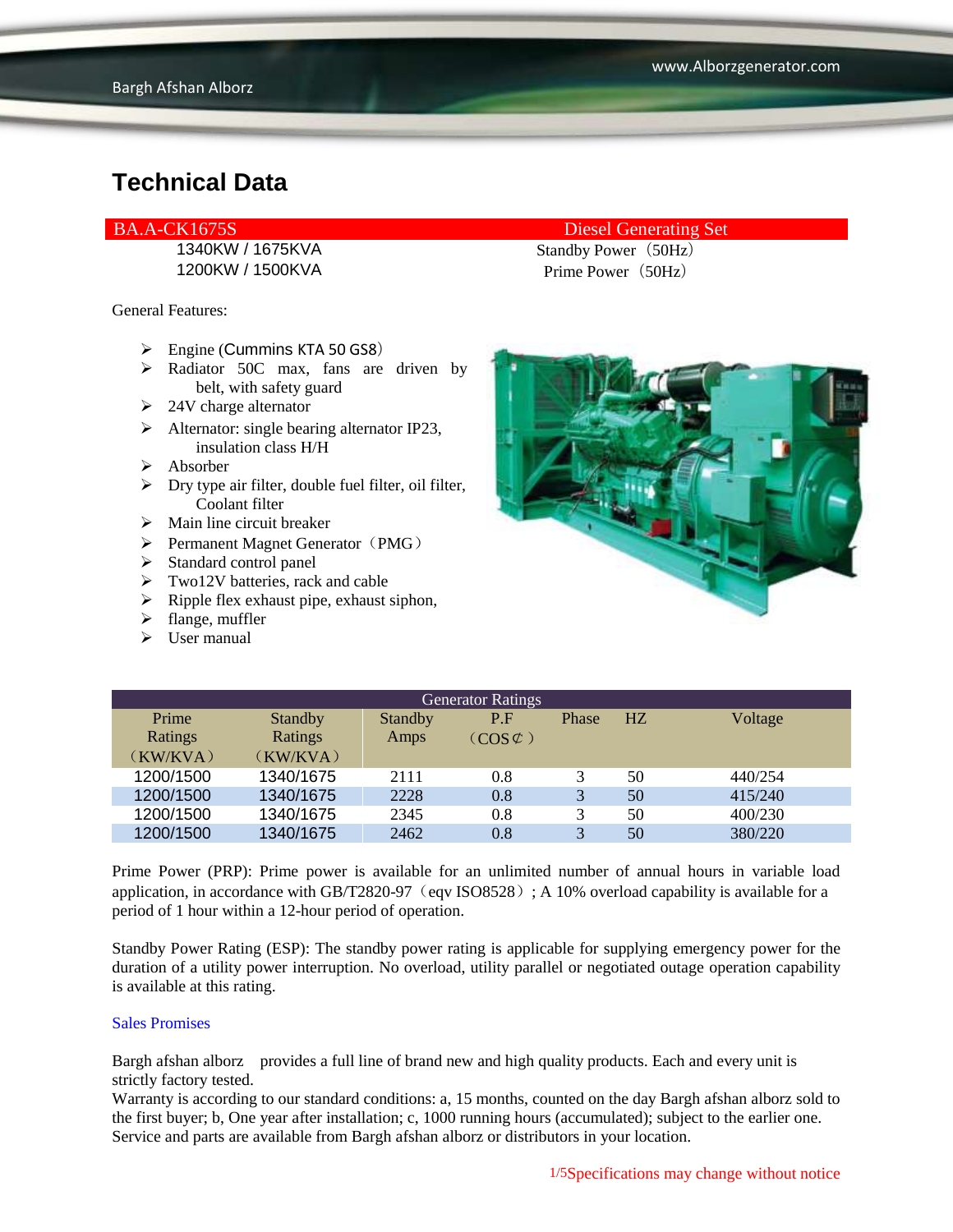| <b>BA.A-CK1675S</b>              | <b>Diesel Generating Set</b>          |  |  |  |  |
|----------------------------------|---------------------------------------|--|--|--|--|
| <b>ENGINE DATA</b>               |                                       |  |  |  |  |
| Manufacturer / Model:            | Cummins KTA 38 G8, 4-cycle            |  |  |  |  |
| Air Intake System:               | Turbo Charged and Search Refrigerated |  |  |  |  |
| Fuel System:                     | Electronic                            |  |  |  |  |
| <b>Cylinder Arrangement:</b>     | 16-60° Vee                            |  |  |  |  |
| Displacement:                    | 50.3L                                 |  |  |  |  |
| <b>Bore and Stroke:</b>          | 159*159 (mm)                          |  |  |  |  |
| <b>Compression Ratio:</b>        | 14.9:1                                |  |  |  |  |
| Rated RPM:                       | 1500rpm                               |  |  |  |  |
| Max. Standby Power at Rated RPM: | 1340KW/1820HP                         |  |  |  |  |
| Governor Type:                   | Electronic                            |  |  |  |  |
|                                  | <b>Exhaust System</b>                 |  |  |  |  |
| <b>Exhaust Gas Flow:</b>         | 4350L/s                               |  |  |  |  |
| <b>Exhaust Temperature:</b>      | 510 °C                                |  |  |  |  |
| Max Back Pressure:               | 6.7kPa                                |  |  |  |  |
|                                  | Air Intake System                     |  |  |  |  |
| Max Intake Restriction:          | 6.23kPa                               |  |  |  |  |
| Consumption:                     | 1655L/s                               |  |  |  |  |
| Air Flow:                        | 44000L/s                              |  |  |  |  |
| Fuel System                      |                                       |  |  |  |  |
| 100% (Prime Power) Load:         | 309 L/h                               |  |  |  |  |
| 75% (Prime Power) Load:          | 238 L/h                               |  |  |  |  |
| 50% (Prime Power) Load::         | $167$ L/h                             |  |  |  |  |
|                                  | Oil System                            |  |  |  |  |
| Total Oil Capacity:              | 2000L                                 |  |  |  |  |
| Oil Consumption:                 | ≤4g/kwh                               |  |  |  |  |
| <b>Engine Oil Tank Capacity:</b> | 204L                                  |  |  |  |  |
| Oil Pressure at Rated RPM:       | 345-483kPa                            |  |  |  |  |
|                                  | <b>Cooling System</b>                 |  |  |  |  |
| <b>Total Coolant Capacity:</b>   | 345L                                  |  |  |  |  |
| Thermostat:                      | 82-95°C                               |  |  |  |  |
| Max Water Temperature:           | 104°C                                 |  |  |  |  |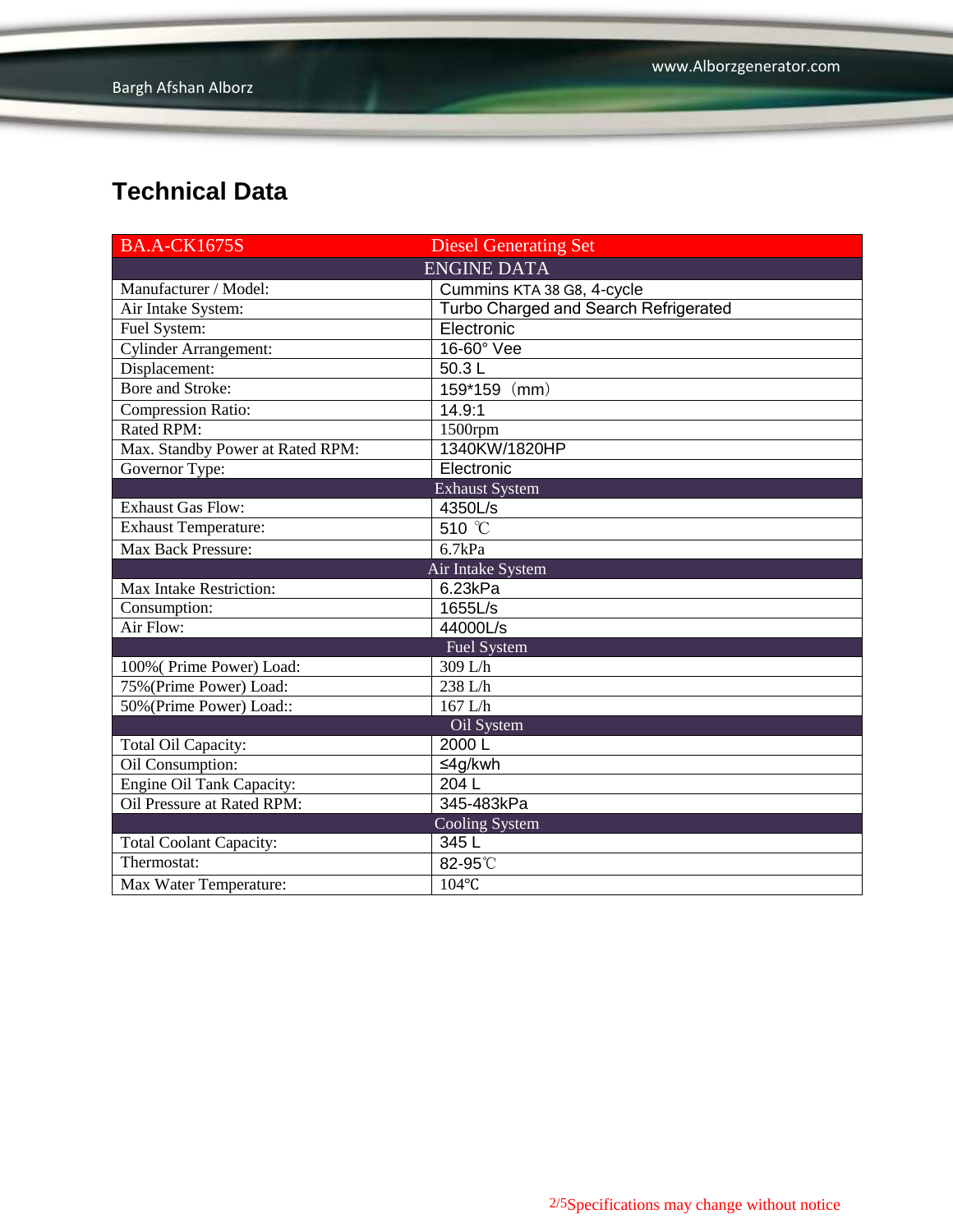| <b>BA.A-CK1675S</b>                                                                        | <b>Diesel Generating Set</b>             |  |  |  |  |
|--------------------------------------------------------------------------------------------|------------------------------------------|--|--|--|--|
| <b>ALTERNATOR SPECIFICATION</b>                                                            |                                          |  |  |  |  |
| <b>GENERAL DATA</b>                                                                        |                                          |  |  |  |  |
| Compliance with GB755, BS5000, VDE0530, NEMAMG1-22, IED34-1, CSA22.2 and AS1359 standards. |                                          |  |  |  |  |
| <b>Alternator Data</b>                                                                     |                                          |  |  |  |  |
| Number of Phase:                                                                           | 3                                        |  |  |  |  |
| Connecting Type:                                                                           | 3 Phase and 4 Wires, "Y" type connecting |  |  |  |  |
| Number of Bearing:                                                                         | 1                                        |  |  |  |  |
| <b>Power Factor:</b>                                                                       | 0.8                                      |  |  |  |  |
| Protection Grade:                                                                          | IP23                                     |  |  |  |  |
| Altitude:                                                                                  | $\leq$ 1000m                             |  |  |  |  |
| <b>Exciter Type:</b>                                                                       | Brushless, self-exciting                 |  |  |  |  |
| <b>Insulation Class, Temperature Rise:</b>                                                 | H/H                                      |  |  |  |  |
| Telephone Influence Factor (TIF):                                                          | $50$                                     |  |  |  |  |
| THF:                                                                                       | $<$ 2%                                   |  |  |  |  |
| <b>Voltage Regulation, Steady State:</b>                                                   | $\leq \pm 1\%$                           |  |  |  |  |
| <b>Alternator Capacity:</b>                                                                | 1675 KVA                                 |  |  |  |  |
| <b>Alternator Efficiencies:</b>                                                            | 94%                                      |  |  |  |  |
| Air Cooling Flow:                                                                          |                                          |  |  |  |  |
| <b>GENERATING SET DATA</b>                                                                 |                                          |  |  |  |  |
| <b>Voltage Regulation:</b>                                                                 | $\geq \pm 5\%$                           |  |  |  |  |
| Voltage Regulation, Stead State:                                                           | $\leq \pm 1\%$                           |  |  |  |  |
| Sudden Voltage Warp (100% Sudden Reduce):                                                  | $\leq +25\%$                             |  |  |  |  |
| Sudden Voltage Warp (Sudden Increase):                                                     | $\leq 20\%$                              |  |  |  |  |
| Voltage Stable Time (100% Sudden Reduce):                                                  | $\leq 6S$                                |  |  |  |  |
| Voltage Stable Time (Sudden Increase)                                                      | $\leq 6S$                                |  |  |  |  |
| Frequency Regulation, Stead State:                                                         | $\leq 5\%$                               |  |  |  |  |
| Frequency Waving:                                                                          | ≤ $0.5%$                                 |  |  |  |  |
| Sudden Frequency Warp (100% Sudden Reduce):                                                | $\leq +12\%$                             |  |  |  |  |
| Sudden Frequency Warp (Sudden Increase):                                                   | $\leq$ -10%                              |  |  |  |  |
| Frequency Recovery Time (100% Sudden Reduce):                                              | $\leq$ 5S                                |  |  |  |  |
| Frequency Recovery Time (Sudden Increase):                                                 | $\leq$ 5S                                |  |  |  |  |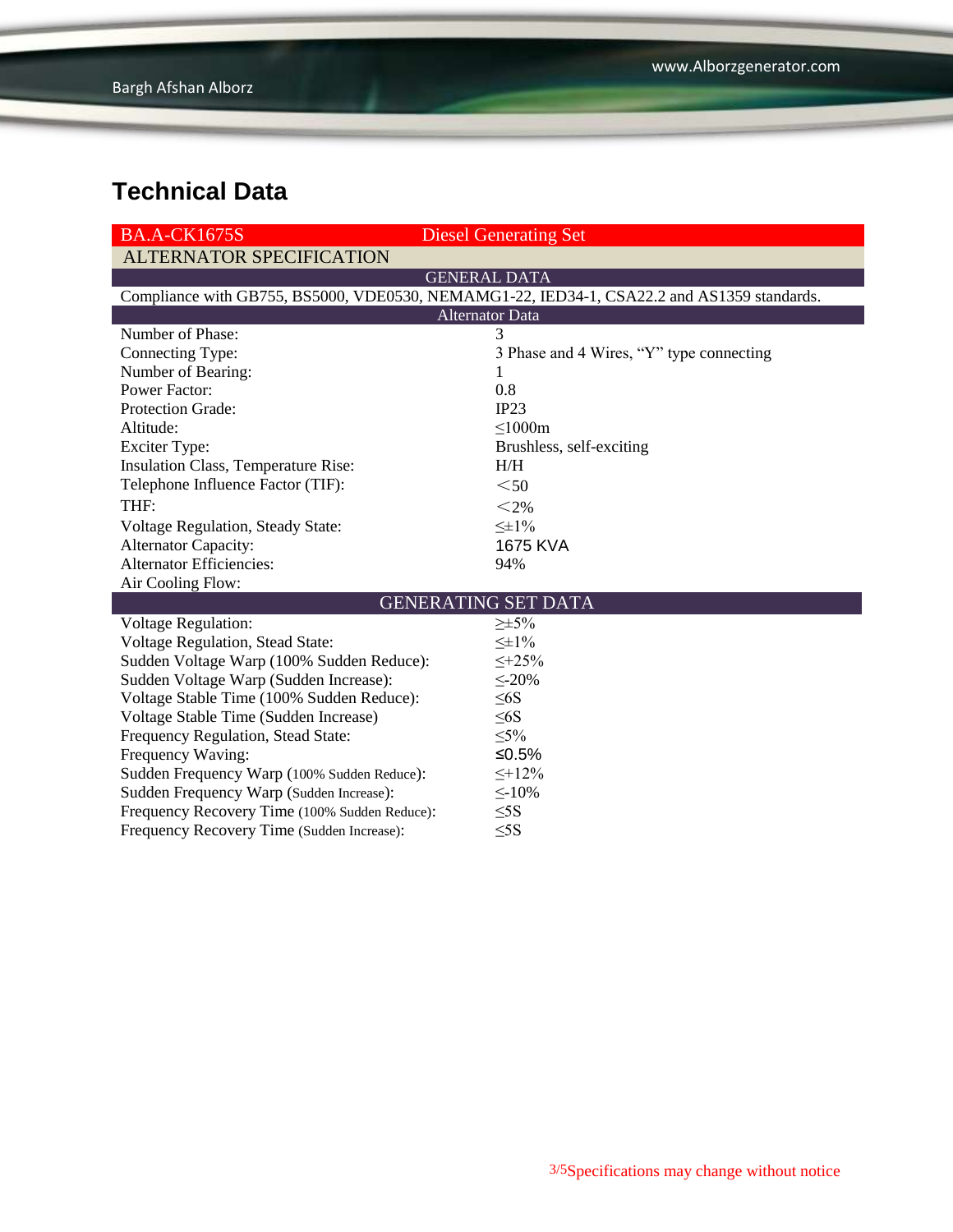| <b>BA.A-CK1675S</b>                                   | <b>Diesel Generating Set</b>                               |                                                        |  |
|-------------------------------------------------------|------------------------------------------------------------|--------------------------------------------------------|--|
| Options                                               |                                                            |                                                        |  |
| Engine                                                | Fuel System                                                | <b>Control System</b>                                  |  |
| Heater 2KW & 4KW                                      | Daily Fuel Tank                                            | Auto Control Panel                                     |  |
| Battery Charger 3.5A & 7A                             | <b>Base Fuel Tank</b>                                      | <b>Remote Control Panel</b>                            |  |
|                                                       | <b>Water Separator</b>                                     | <b>Auto Transfer Switch (ATS)</b>                      |  |
|                                                       | <b>Fuel Level Sensor</b>                                   | <b>Paralleling System</b>                              |  |
| Anti Condensation Heater<br>Drop CT (For Paralleling) | Rainproof Type<br>Soundproof Type<br><b>Container Type</b> | <b>Engine Parts Drawing List</b><br><b>Spare Parts</b> |  |
| Dimension & Weight                                    |                                                            |                                                        |  |
| <b>Standard Configuration</b><br>(Open Type)          | With Base Fuel Tank                                        | Soundproof Type                                        |  |
| Overall Size: 5450 (mm)                               |                                                            | Overall Size: 12192 (mm)                               |  |
| $*2120$ (mm) $*2800$ (mm)                             |                                                            | $*2438$ (mm) $*2800$ (mm)                              |  |
| Weight: 11800 kg                                      |                                                            | Weight:19700 kg                                        |  |